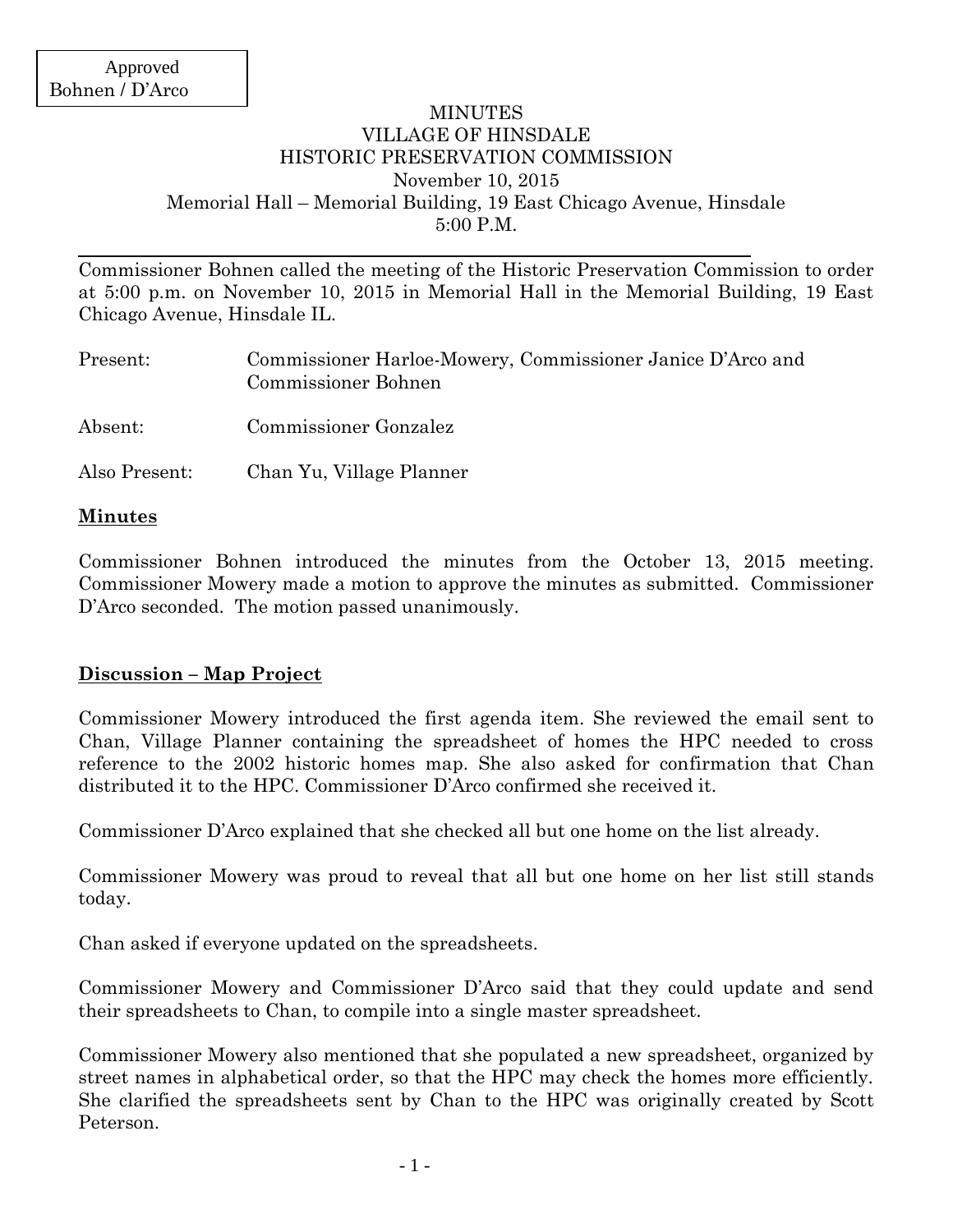Commissioner D'Arco asked if all the HPC is doing is verifying is if the house still exists.

Commissioner Mowery replied correct.

Commissioner D'Arco asked if the HPC is looking for any comments.

Commissioner Mowery responded no. The HPC just needs to know if it exists to incorporate into the new map.

Commissioner Bohnen added the new map will be interactive. He asked if Chan would be working with Village administration staff in regards to the map.

Chan responded he passed out examples of map formats Revize has completed in the past for two communities. Revize is the company that the Village utilized for its new website. The company is based out of Flint Michigan; therefore, a conference call would be easier to discuss the formatting options.

Commissioner Mowery explained that she would like to see pictures on the website, instead of only a map. She asked if a picture of the house could pop up if you hover the cursor over the map location.

Chan was unsure about the complexity of this format. He explained in Google Maps, as Commissioner Gonzalez pointed out at the last meeting, offers a "street view" option; and it typically shows an image of the exact structure of the address.

Commissioner Mowery replied that sounds like the easiest option.

Commissioner Bohnen believes that could work. The webpage should be "user friendly".

Commissioner D'Arco described other formats that real estate websites offer.

Commissioner Bohnen suggested the HPC could have a conference call with Revize to give them an idea of what they want.

Chan replied that Village staff and he have already reached out to Revize to possibly conference call at next month's meeting.

Commissioner Bohnen responded that sounded good, and asked the HPC to send their spreadsheets to Chan when they are done.

Additional discussion in regards to spreadsheet responsibilities ensued.

Commissioner D'Arco asked if she should send the spreadsheet to Chan once she consolidates it.